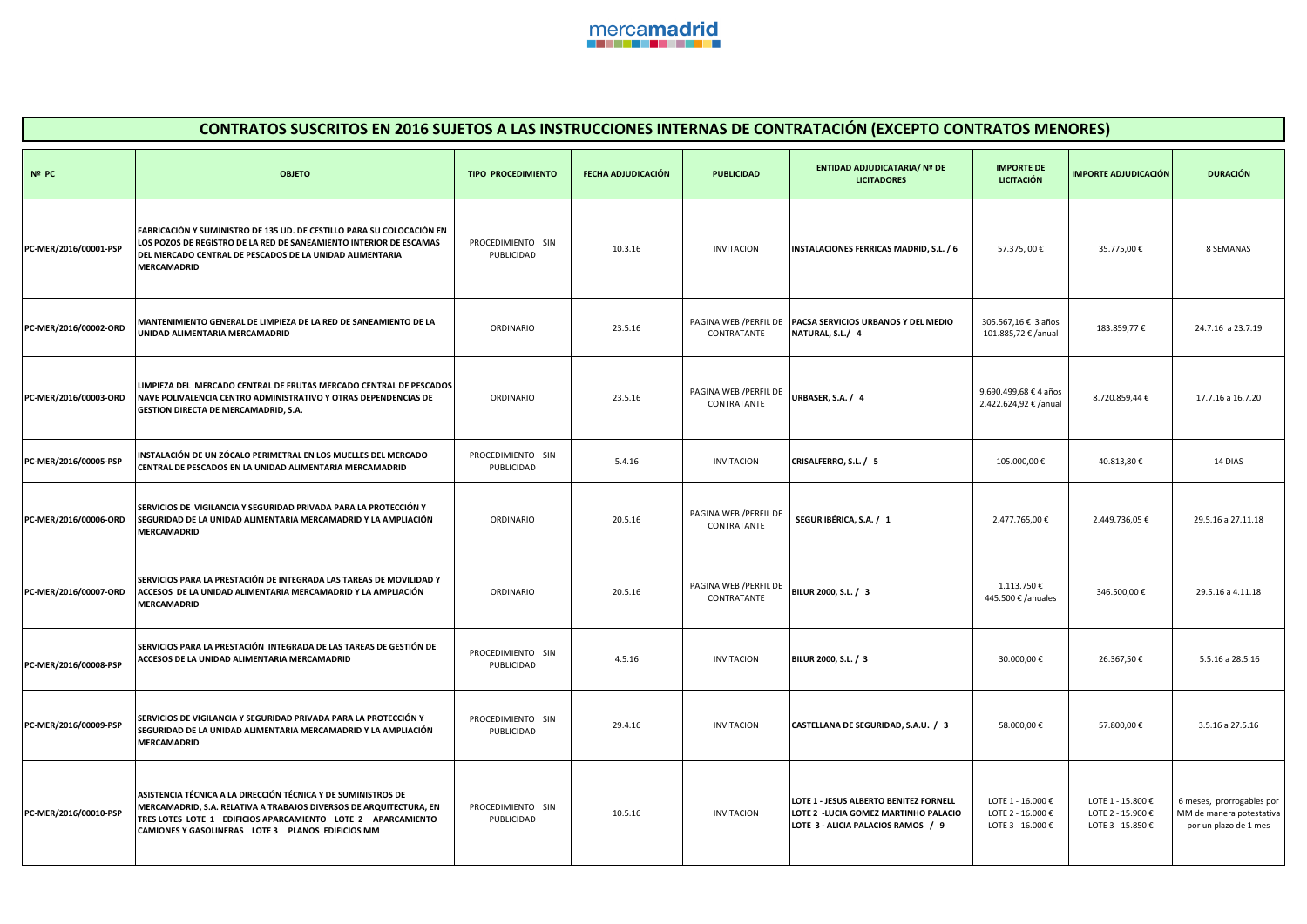

| <b>CONTRATOS SUSCRITOS EN 2016 SUJETOS A LAS INSTRUCCIONES INTERNAS DE CONTRATACIÓN (EXCEPTO CONTRATOS MENORES)</b> |                                                                                                                                                                                                                                                                                                                                                                                                                                                   |                                 |                    |                                       |                                                                                                          |                                            |                             |                 |  |
|---------------------------------------------------------------------------------------------------------------------|---------------------------------------------------------------------------------------------------------------------------------------------------------------------------------------------------------------------------------------------------------------------------------------------------------------------------------------------------------------------------------------------------------------------------------------------------|---------------------------------|--------------------|---------------------------------------|----------------------------------------------------------------------------------------------------------|--------------------------------------------|-----------------------------|-----------------|--|
| Nº PC                                                                                                               | <b>OBJETO</b>                                                                                                                                                                                                                                                                                                                                                                                                                                     | <b>TIPO PROCEDIMIENTO</b>       | FECHA ADJUDICACIÓN | <b>PUBLICIDAD</b>                     | <b>ENTIDAD ADJUDICATARIA/ Nº DE</b><br><b>LICITADORES</b>                                                | <b>IMPORTE DE</b><br><b>LICITACIÓN</b>     | <b>IMPORTE ADJUDICACIÓN</b> | <b>DURACIÓN</b> |  |
| PC-MER/2016/00011-ORD                                                                                               | AUDITORÍA DE CUENTAS ANUALES, SEGÚN CONDICIONES Y REQUISITOS<br>RECOGIDOS EN EL PLAN DE AUDITORÍA Y ADENDA AL MISMO (QUE SE<br>ADJUNTAN HACIENDO LAS VECES DE PLIEGO DE PRESCRIPCIONES TÉCNICAS A<br>TODOS LOS EFECTOS) ELABORADOS POR LA INTERVENCIÓN GENERAL DEL<br>AYUNTAMIENTO DE MADRID PARA EL EJERCICIO 2015, SIN PERJUICIO DE SU<br>ACTUALIZACIÓN EN SU MOMENTO POR PARTE DE LA CORPORACIÓN MUNICIPAL<br>PARA 2016 Y EJERCICIOS SUCESIVOS | ORDINARIO                       | 8.6.16             | PAGINA WEB / PERFIL DE<br>CONTRATANTE | <b>GRANT THORNTON, S.L.P./ 7</b>                                                                         | 84.000,00€                                 | 59.700,00€                  | 3 AÑOS          |  |
| PC-MER/2016/00012-ORD                                                                                               | RENOVACIÓN DE PAVIMENTOS INTERIORES DE PASILLOS (LONGITUDINAL Y<br>TRANSVERSAL) DE LAS NAVES DEL MERCADO CENTRAL DE FRUTAS Y HORTALIZAS<br>DE LA UNIDAD ALIMENTARIA MERCAMADRID                                                                                                                                                                                                                                                                   | ORDINARIO                       | 22.7.16            | PAGINA WEB /PERFIL DE<br>CONTRATANTE  | SERANCO, S.A./ 8                                                                                         | 693.522,13€                                | 463.827,15€                 | 42 DIAS         |  |
| PC-MER/2016/00016-ORD                                                                                               | OBRAS DE CONSERVACIÓN Y MANTENIMIENTO PARA LA RENOVACIÓN DE<br>ASFALTADO DEL VIARIO DE LA UNIDAD ALIMENTARIA MERCAMADRID<br>(CAMPAÑA 2016) Y APARCAMIENTOS DE LA NAVE DE POLIVALENCIA                                                                                                                                                                                                                                                             | ORDINARIO                       | 22.7.16            | PAGINA WEB / PERFIL DE<br>CONTRATANTE | PADECASA, OBRAS Y SERVICIOS, S.A./ 15                                                                    | 1.616.477,93 €                             | 973.765,07€                 | 70 DIAS         |  |
| PC-MER/2016/00017-ORD                                                                                               | GESTOR DE CONTENIDOS, DESARROLLO DE PLATAFORMA WEB Y APLICACIONES<br>MÓVILES PARA IOS Y ANDROID PARA MERCAMADRID, S.A.                                                                                                                                                                                                                                                                                                                            | ORDINARIO                       | 26.9.16            | PAGINA WEB / PERFIL DE<br>CONTRATANTE | INNOVATI NETWORKS, S.L./ 10                                                                              | 116.000,00€                                | 85.065,00€                  | 18 MESES        |  |
| PC-MER/2016/00018-PSP                                                                                               | SUMINISTRO, INSTALACIÓN Y PUESTA EN MARCHA DE UN SISTEMA DE<br>MEGAFONÍA EN LAS NAVES DEL MERCADO CENTRAL DE FRUTAS Y HORTALIZAS<br>Y EN LA NAVE DE POLIVALENCIA DE LA UNIDAD ALIMENTARIA DE MERCAMADRID<br><b>S.A.</b>                                                                                                                                                                                                                           | PROCEDIMIENTO SIN<br>PUBLICIDAD | 10.8.16            | <b>INVITACION</b>                     | ZIRCÓN ELÉCTRICA, S.L./ 3                                                                                | 42.000,00€                                 | 39.046,16€                  | 30 DIAS         |  |
| PC-MER/2016/00019-ORD                                                                                               | (1) RECOGIDA SELECTIVA DE RESIDUOS EN LA UNIDAD ALIMENTARIA<br>MERCAMADRID,<br>(2) LIMPIEZA VIARIA Y RECOGIDA DE RESIDUOS DE LAS PLATAFORMAS ALTA Y<br>BAJA DE LA UNIDAD ALIMENTARIA MERCAMADRID Y<br>(3) MANTENIMIENTO DE JARDINERÍA DE LA UNIDAD ALIMENTARIA<br>MERCAMADRID Y DEL PARQUE URBANO Y DEMÁS ZONAS AJARDINADAS DE LA<br>AMPLICACION MERCAMADRID                                                                                      | ORDINARIO                       | 6.10.16            | PAGINA WEB / PERFIL DE<br>CONTRATANTE | CESPA, GESTION DE RESIDUOS, S.A.<br>CESPA, COMPAÑÍA ESPAÑOLA DE SERVICIOS<br>PÚBLICOS AUXILIARES, S.A./3 | 4.310.265,28/4 años<br>1.077.566,32/ anual | 5.017.771,00€               | 4 AÑOS          |  |
| PC-MER/2016/00020-PSP                                                                                               | DESARROLLO DE APLICACIONES MÓVILES PARA LA GESTIÓN DE TAREAS DEL<br>PERSONAL DE MERCADOS                                                                                                                                                                                                                                                                                                                                                          | PROCEDIMIENTO SIN<br>PUBLICIDAD | 4.10.16            | <b>INVITACION</b>                     | SOLUSOFT, S.L./ 5                                                                                        | 55.000,00€                                 | 51.055,72€                  | 6 MESES         |  |
| PC-MER/2016/00021-PSP                                                                                               | TELEFONÍA MÓVIL PARA MERCAMADRID, S.A.                                                                                                                                                                                                                                                                                                                                                                                                            | PROCEDIMIENTO SIN<br>PUBLICIDAD | 7.10.16            | <b>INVITACION</b>                     | ORANGE ESPAGNE, S.A.U./ 2                                                                                | 50.000,00 €                                | 25.386,00€                  | 2 AÑOS          |  |